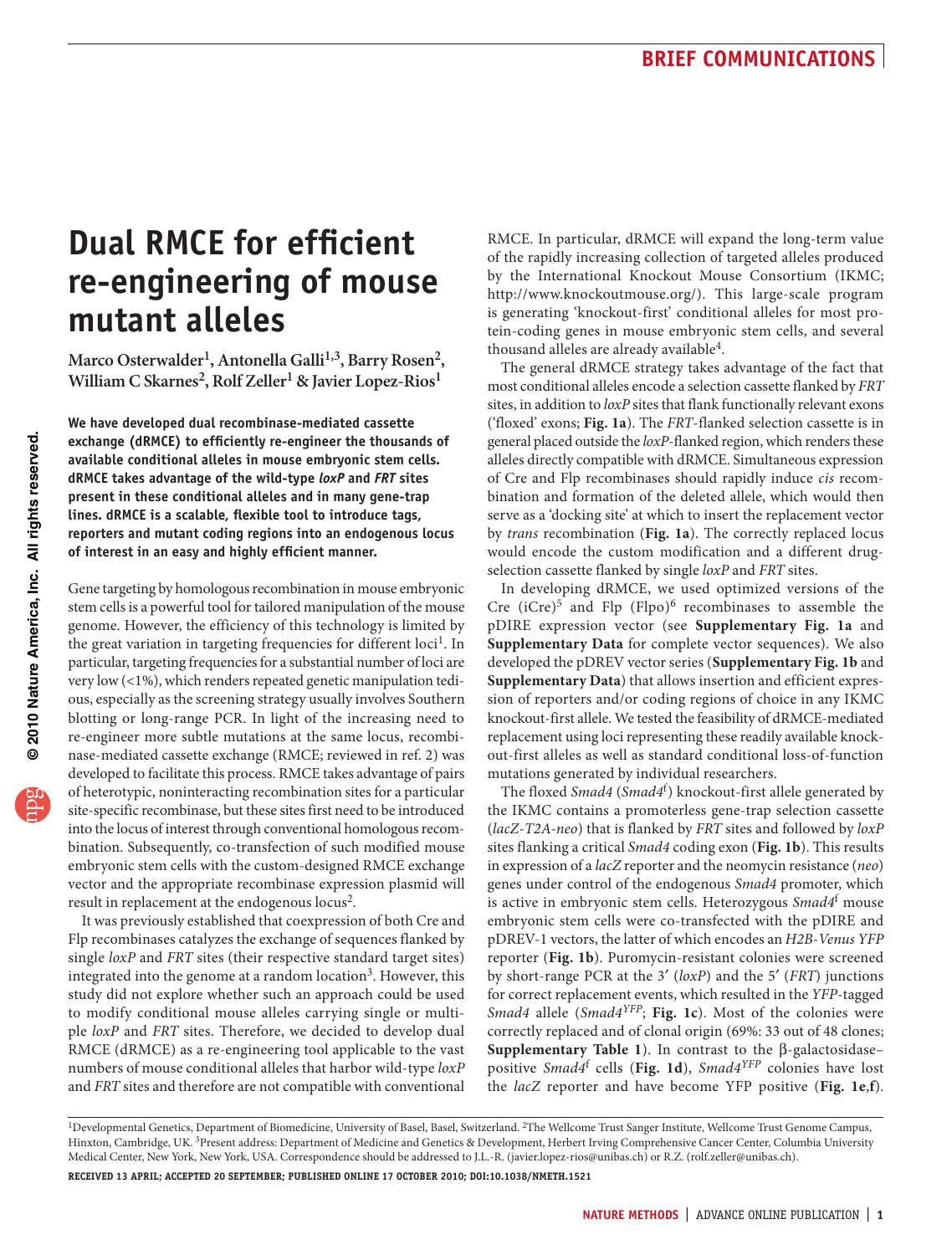## **brief communications**



<span id="page-1-0"></span>transfection, the combination of iCre- and Flpo-mediated recombination in *cis* results in a deleted allele flanked by single *loxP* and *FRT* sites, which serves as a 'docking site' for insertion of the replacement vector. ex, exon. (**b**) Schematic representation of replacement in the *Smad4* locus by

dRMCE. The target locus is a *Smad4* conditional allele (*Smad4*<sup>f</sup> ) with a promoterless selection cassette. Co-transfection of the pDIRE and pDREV-1 plasmids induces replacement, probably through production of the *Smad4*− deleted allele as intermediate. Correct *trans* insertion of the replacement vector results in the *Smad4YFP* allele. F1–F4 and R1–R3 denote primers used for PCR screening of colonies (see **Supplementary Table 2** for sequences). H2B-Venus, YFP fusion protein with histone 2B; *lacZ*, β-galactosidase coding region; *neo*, neomycin resistance coding region; *puro*, puromycin resistance cassette; *rox*, Dre recombinase target sites<sup>11</sup>; SA, splice acceptor; T, autocleavable T2A peptide coding region<sup>14</sup>. (c) PCR screening reveals a large number of clones with correct 3′ and 5′ replacement (69%). Col, colony; 3′ recombination, 5′ recombination, correct replacement at the 3′ and 5′ ends, respectively. (**d**) The parental *Smad4*<sup>f</sup> cells are β-galactosidase positive. (**e**,**f**) Clones with correct replacement (*Smad4YFP*) lack β-galactosidase activity but show YFP fluorescence. (**g**) Micrograph shows single cells expressing the H2B-Venus fusion protein engineered by dRMCE. Scale bars: 100 μm (**d**–**f**), 5 μm (**g**).

The H2B-Venus fusion protein appeared to be functional, as it was nuclear and bound to chromosomes during mitosis (**[Fig. 1g](#page-1-0)**)[7.](#page-2-6)

A small number of colonies were mixed, as judged by PCR analysis (**[Fig. 1c](#page-1-0)** and **Supplementary Table 1**). These mixed colonies were easily recognized because they were composed of cells positive for either β-galactosidase activity (*Smad4*<sup>f</sup> allele) or YFP fluorescence (*Smad4YFP* allele) but not both (**Supplementary Fig. 2**). Some other mixed colonies contained cells carrying the *Smad4* loss-of-function allele (*Smad4*−; **[Fig. 1c](#page-1-0)** and **Supplementary Fig. 2**). This analysis indicated that mixed colonies originate as a consequence of incomplete recombination. Therefore, dRMCEmediated replacement must always be validated by confirming the absence of both the floxed and the deleted allele.

The floxed *Zp503* (*Zfp503*<sup>f</sup> ) knockout-first allele from the IKMC encodes a promoter-driven selection cassette and three *loxP* and two *FRT* sites (**Supplementary Fig. 3a**). We co-transfected recipient heterozygous *Zfp503*<sup>f</sup> mouse embryonic stem cells with the pDIRE and pDREV-0 plasmids and selected colonies on the basis of their resistance to puromycin. Generation of the correctly replaced YFP-tagged *Zfp503* (*Zfp503YFP*) allele was again highly efficient (52%; **Supplementary Fig. 3b** and **Supplementary Table 1**).

To establish dRMCE as a universally applicable method for re-engineering of conditional alleles, we also targeted two other loci. We first selected the *Hand2* locus, as it is very difficult to target by homologous recombination  $(0.17\%)^8$ , and chose to use dRMCE to introduce a Flag epitope tag into the endogenous *Hand2* coding region (*Hand2Flag*). To this end, we cotransfected mouse embryonic stem cells heterozygous for the floxed *Hand2* (*Hand2*<sup>f</sup> ) allele with the pDIRE and a pDRAVtype *Hand2Flag* replacement vectors (**[Fig. 2a](#page-2-8)** and **Supplementary Fig. 1**). Molecular analysis revealed that 13% of all drug-resistant colonies had undergone correct replacement (**[Fig. 2b](#page-2-8)** and **Supplementary Table 1**). Second, we carried out dRMCEmediated replacement of a *Gli3* conditional allele (J.L.-R. and R.Z., unpublished data) with the *Hand2Flag* vector, resulting in 33% correct replacement (**Supplementary Table 1** and data not shown). These results indicate that dRMCE permits highly efficient re-engineering of conditional alleles with wild-type *loxP* and *FRT* sites in one step, irrespective of the difficulty of targeting the parental locus by homologous recombination.

β-gal β-gal YFP YFP

To assess the potential effects of dRMCE on germline transmission, we injected two correctly engineered *Hand2Flag* mouse embryonic stem cell clones (**Supplementary Fig. 4**) separately into mouse blastocysts, which resulted in several highly chimeric offspring in each case (80–100% as judged by coat color). These chimeric males transmitted the  $Hand2<sup>Flag</sup>$  allele to their  $F_1$  progeny within the first two litters (**[Fig. 2c](#page-2-8)**). These results indicated that dRMCE neither compromises germline transmission potential nor causes frequent chromosomal abnormalities, as judged by karyotyping of all clones<sup>9</sup> before injection (data not shown). Furthermore, the mouse embryonic stem cells used by the IKMC to generate their conditional alleles have been proven to remain highly germline competent even after multiple rounds of gene targeting and exposure to site-specific recombinases $10$ .

Most notably, dRMCE-mediated engineering did not alter the temporal and spatial expression of *Hand2* transcripts in mouse embryos homozygous for the *Hand2Flag* allele (**[Fig. 2d](#page-2-8)** and **Supplementary Fig. 5**). The *Hand2Flag* allele was fully functional, as homozygous embryos and mice were phenotypically wild type, which contrasts with the lethality of *Hand2*-deficient mouse embryos<sup>8</sup>. In summary, dRMCE allowed re-engineering of conventional targeted alleles with frequencies of 10–70% correct replacement (**[Table 1](#page-2-11)**). Minimally, this represented a 5- to 65 fold increase in efficiency in comparison to homologous recombination, which is particularly beneficial for difficult to target loci. Even at the lowest efficiency (13% for *Hand2*, **[Table 1](#page-2-11)**), very few colonies needed to be analyzed to identify correctly replaced clones (for example, one 48-well plate of colonies).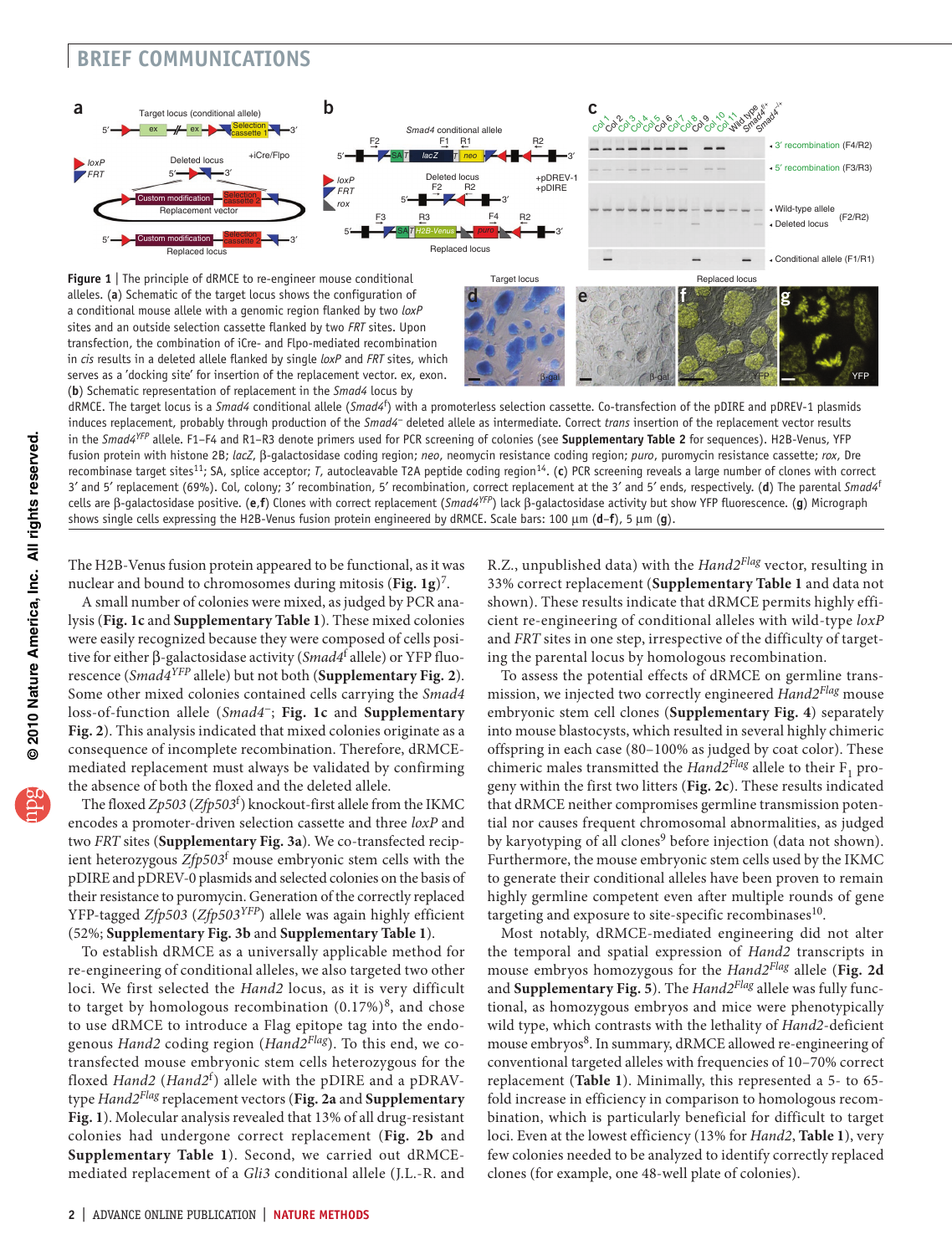# **brief communications**



<span id="page-2-8"></span>**Figure 2** | dRMCE for efficient modification of difficult-to-target loci. (**a**) Schematic shows the conditional *Hand2* allele (*Hand2*<sup>f</sup> ) used as a target locus for insertion of a Flag epitope tag into the *Hand2* coding region. After co-transfection of the replacement vector (pRVH2) and pDIRE plasmid into heterozygous *Hand2*<sup>f</sup> mouse embryonic stem cells, dRMCE-mediated replacement results in the *Hand2Flag* allele. The *PGK-hygro* (hygromycin resistance gene) selection cassette is flanked by the *attB* and *attP* target sites for excision by the φC31 recombinase. F5–F7 and R5–R7 denote primers used for PCR screening and genotyping. E, EcoRV site required to detect correct 5′ replacement by combining PCR amplification with an EcoRV restriction digestion. (**b**) PCR screening at both ends of the locus identified *Hand2* colonies with correct replacement (13%). Scheme at right shows PCR fragment patterns indicative of particular genomic configurations. 3′ recombination, 5′ recombination, correct replacement at the 3′ and 5′ ends, respectively. A, B, primers to amplify a region serving as positive control (see **Supplementary Table 2** for sequences). (**c**) Gels show germline transmission of the *Hand2Flag* allele (lanes 1, 5, 6). Above, PCR analysis to detect *Hand2Flag* allele. Below, PCR detection of wild-type allele. (**d**) *In situ* detection of *Hand2* transcripts in a wild-type (*Hand2+/+*; left) and *Hand2Flag/Flag* (right) mouse embryo at embryonic day 10.5. Note expression in the posterior limb bud mesenchyme (arrow), branchial arches (black arrowhead) and heart (white arrowhead). Scale bar, 500 μm.

To facilitate the generation of dRMCE targeting vectors for the large number of alleles containing both *loxP* and *FRT* sites (**[Fig.](#page-1-0) 1a**), we prepared a tool kit consisting of the pDIRE expression vector and various dRMCE vectors (**Supplementary Fig. 1** and **Supplementary Data**). In all cases, the selection cassette can be removed either in cells or directly in mice by breeding them to Dre<sup>11</sup> or φC31o[6](#page-2-2) deleter mouse strains. The vector backbones allow the use of validated vector-specific primers for PCR screening in combination with locus-specific primers (**Supplementary Table 2**).

Taken together, our data indicate that dRMCE is a highly efficient and universal tool for re-engineering of conditional mouse alleles.  $dRMCE$  also provides a one-step alternative to the Floxin strategy<sup>12</sup> recently developed for gene trap lines available from the International Gene Trap Consortium (IGTC; [http://www.genetrap.org/\)](http://www.genetrap.org/) [13](#page-2-15). dRMCE is conceptually straightforward and allows a wide range of precise genomic modifications to be engineered. For example, dRMCE can be used to express mutant gene products and introduce epitope or fluorescent tags or heterologous genes into the endogenous locus of choice. Because of its efficiency, the dRMCE technology is well suited for high-throughput approaches such as functional screening of disease-causing mutations in pathways or genes of interest directly in mouse embryonic stem cells (for example, upon induced differentiation into specific cell types) or in mice generated from engineered clones. Finally, dRMCE technology provides nonspecialists with access to advanced mouse genetic engineering and enhances the long-term value of the existing large collections of genetically altered mouse embryonic stem cell lines.

<span id="page-2-11"></span>

| <b>Table 1</b> $ $ dRMCE allows re-engineering of different loci at |  |  |  |  |
|---------------------------------------------------------------------|--|--|--|--|
| frequencies much higher than homologous recombination               |  |  |  |  |

| Gene locus | dRMCE | Homologous recombination | <b>Fold increase</b> |
|------------|-------|--------------------------|----------------------|
| Smad4      | 69%   | $6\%^{15}$               | $12\times$           |
| Zfp503     | 52%   | $11\%$ <sup>a</sup>      | $5\times$            |
| Hand2      | 13%   | $0.2\%$ <sup>8</sup>     | 65x                  |
| Gli3       | 33%   | 3%b                      | 11x                  |
|            |       |                          |                      |

<sup>a</sup>IKMC. bUnpublished.

## **Methods**

Methods and any associated references are available in the online version of the paper at http://www.nature.com/naturemethods/. *Note: Supplementary information is available on the Nature [Methods](http://www.nature.com/naturemethods/) website.*

#### **Acknowledgments**

We are grateful to D. Klewe-Nebenius and T. Hennek (University of Basel) for generating the chimeric mice. We thank I. Verma (Salk Institute, San Diego, California, USA), B. Sauer (Stowers Institute, Kansas City, Missouri, USA), R. Jaenisch (Whitehead Institute, Cambridge, Massachusetts, USA) and P. Soriano (Mount Sinai School of Medicine, New York, New York, USA) for plasmids obtained via Addgene and A.-K. Hadjantonakis (Sloan-Kettering Institute, New York, New York, USA) for suggesting the use of the H2B-Venus fusion protein. We thank A. Schauerte and P. Lorentz for expert technical assistance and are indebted to P. Bovolenta, G. Nusspaumer, A. Zuniga and members of our research groups for helpful input and discussions. Our research is supported by the Swiss National Science Foundation (to R.Z.), by a Marie Curie Intra-European Fellowship and a European Reintegration Grant (to J.L.-R.) and by both cantons of Basel, Switzerland.

#### **AUTHOR CONTRIBUTIONS**

M.O., J.L.-R. and R.Z. conceived and designed the experiments. M.O., J.L.-R. and B.R. designed and constructed the dRMCE tool-kit vectors. B.R. and W.C.S. provided the IKMC mouse embryonic stem cell lines. M.O., A.G., J.L.-R. and B.R. performed the experiments. J.L.-R., W.C.S. and R.Z. wrote the paper.

#### **COMPETING FINANCIAL INTERESTS**

The authors declare competing financial interests: details accompany the fulltext HTML version of the paper at [http://www.nature.com/naturemethods/.](http://www.nature.com/naturemethods/)

**Published online at http://www.nature.com/naturemethods/. Reprints and permissions information is available online at http://npg.nature. com/reprintsandpermissions/.**

- <span id="page-2-3"></span>1. Glaser, S., Anastassiadis, K. & Stewart, A.F. *Nat. Genet.* **37**, 1187–1193 (2005).
- <span id="page-2-4"></span>2. Branda, C.S. & Dymecki, S.M. *Dev. Cell* **6**, 7–28 (2004).
- <span id="page-2-5"></span>3. Lauth, M., Spreafico, F., Dethleffsen, K. & Meyer, M. *Nucleic Acids Res.* **30**, e115 (2002).
- <span id="page-2-0"></span>4. Collins, F.S., Rossant, J. & Wurst, W. *Cell* **128**, 9–13 (2007).
- <span id="page-2-1"></span>5. Shimshek, D.R. *et al. Genesis* **32**, 19–26 (2002).
- <span id="page-2-2"></span>6. Raymond, C.S. & Soriano, P. *PLoS ONE* **2**, e162 (2007).
- <span id="page-2-6"></span>7. Kanda, T., Sullivan, K.F. & Wahl, G.M. *Curr. Biol.* **8**, 377–385 (1998).
- <span id="page-2-7"></span>8. Galli, A. *et al. PLoS Genet.* **6**, e1000901 (2010).
- <span id="page-2-9"></span>9. Nagy, A. *Manipulating the Mouse Embryo: A Laboratory Manual* 3rd edn. (Cold Spring Harbor Laboratory Press, Cold Spring Harbor, New York, USA, 2003). 10. Pettitt, S.J. *et al. Nat. Methods* **6**, 493–495 (2009).
- <span id="page-2-12"></span><span id="page-2-10"></span>11. Anastassiadis, K. *et al. Dis. Model, Mech.* **2**, 508–515 (2009).
- <span id="page-2-14"></span>12. Singla, V. *et al. Nat. Methods* **7**, 50–52 (2010).
- <span id="page-2-15"></span>13. Skarnes, W.C. *et al. Nat. Genet.* **36**, 543–544 (2004).
- <span id="page-2-13"></span>14. Szymczak, A.L. *et al. Nat. Biotechnol.* **22**, 589–594 (2004).
- <span id="page-2-16"></span>15. Chu, G.C., Dunn, N.R., Anderson, D.C., Oxburgh, L. & Robertson, E.J. *Development* **131**, 3501–3512 (2004).